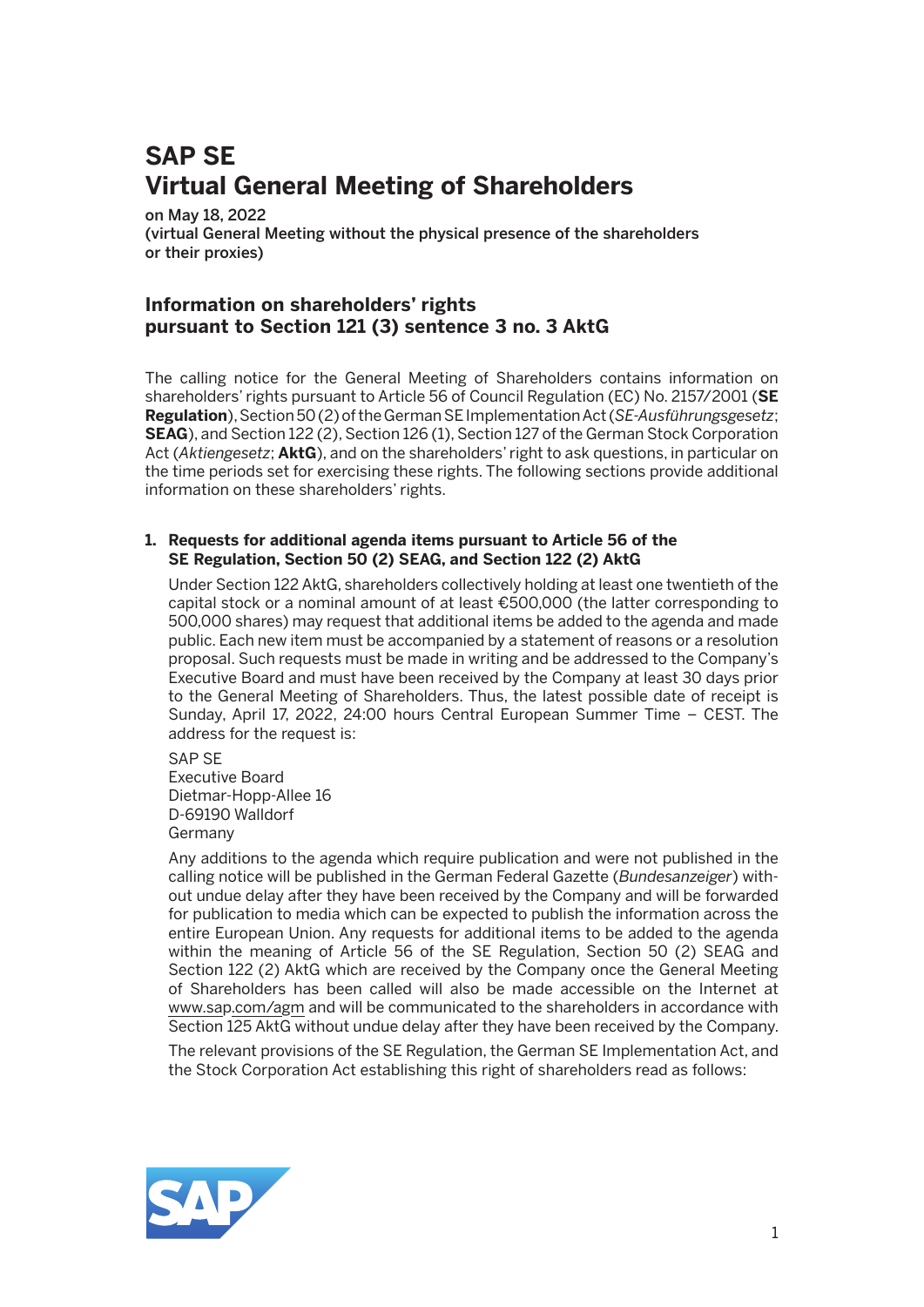# **Article 56 of the SE Regulation**

 *One or more shareholders who together hold at least 10% of an SE's subscribed capital may request that one or more additional items be put on the agenda of any general meeting. The procedures and time limits applicable to such requests shall be laid down by the national law of the Member State in which the SE's registered office is situated or, failing that, by the SE's statutes. The above proportion may be reduced by the statutes or by the law of the Member State in which the SE's registered office is situated under the same conditions as are applicable to public limited-liability companies.*

# **Section 50 SEAG Convening and adding items to the agenda upon minority request**

- *(1) One or more shareholders holding at least 5% of the registered share capital may request that a general meeting be convened and the agenda therefor be drawn up pursuant to Article 55 of the Regulation.*
- *(2) One or more shareholders holding at least 5% of the registered share capital or a nominal amount of at least €500,000 may request that one or more additional items be put on the agenda of any general meeting.*

### **Section 122 AktG Calling upon minority request (extract)**

- *(1) A general meeting of shareholders shall be called if shareholders collectively holding at least one twentieth of the capital stock submit a written request for such meeting to be called, stating the purpose and reasons of such meeting; such request shall be directed to the executive board. The articles of incorporation may provide that the right to call a general meeting of shareholders shall require another form or the holding of a lower portion of the capital stock. Persons submitting a request must prove that they have held the shares for at least 90 days before the date the request is received and that they hold the shares until the executive board decides on the request. Section 121 (7) shall be applied accordingly.*
- *(2) In the same manner, shareholders collectively holding at least one twentieth of the capital stock or a nominal amount of at least €500,000 may request that additional items be added to the agenda and made public. Each new item must be accompanied by a statement of reasons or a resolution proposal. The request within the meaning of sentence 1 must be received by the company at least 24 days, or in the case of listed companies at least 30 days, prior to the date of the meeting; the day of receipt shall not be included in calculating this period.*

#### **Section 121 AktG General (extract)**

*(7) For periods and deadlines counted backwards from the date of the meeting, the day of the meeting shall not be included in the calculation. Any move from a Sunday, Saturday, or public holiday to a preceding or subsequent business day shall not be possible. Sections 187 to 193 of the German Civil Code (BGB) shall not be applied accordingly. In the case of non-listed companies, the articles of association may determine a different calculation of the period.* 

# **2. Countermotions and nominations pursuant to Section 126 (1) and Section 127 AktG**

 Shareholders may send the Company motions and election proposals relating to items on the agenda in accordance with Section 126 AktG and Section 127 AktG.

 Such countermotions and nominations will be made available by the Company at the Internet address www.sap.com/agm, including the name of the shareholder, the reasons, which are not required for nominations, and any statement by the management, if received by the end (that is, 24:00 hrs CEST) of May 3, 2022, at the address:

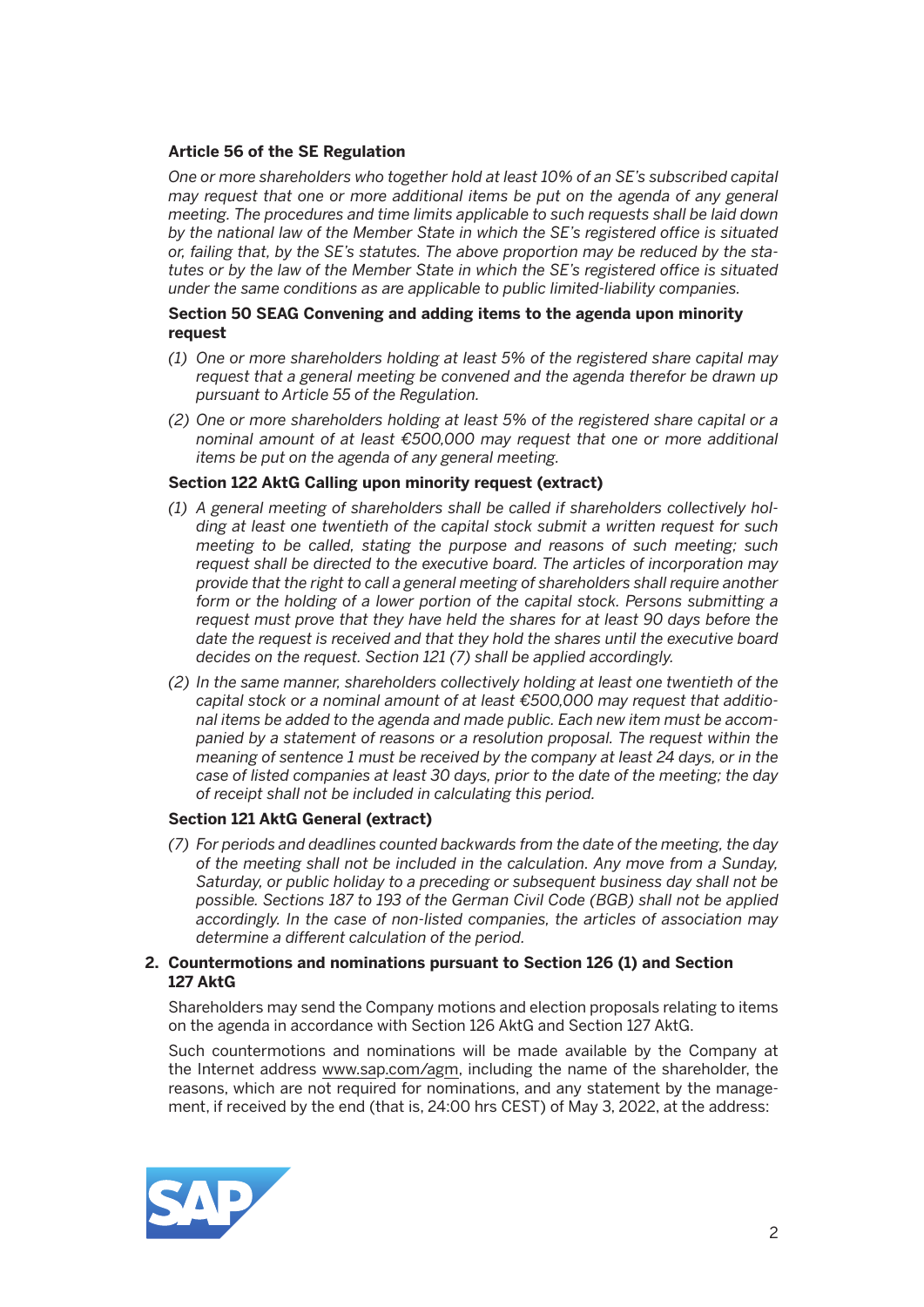SAP SE Investor Relations Dietmar-Hopp-Allee 16 D-69190 Walldorf Germany

E-mail: investor@sap.com

and the other requirements of Section 126 AktG and Section 127 AktG are met.

 Even where the requirements set out above are met, there is no obligation to make countermotions and nominations available if the criteria defined in Section 126 (2) AktG are fulfilled, and in the case of nominations additionally if Section 127 sentence 3 AktG applies.

 Shareholder motions and election proposals which are to be made accessible pursuant to Section 126 AktG or Section 127 AktG are deemed to have been made at the General Meeting of Shareholders pursuant to Article 2 Section 1 (2) sentence 3 of the Act to Mitigate the Consequences of the COVID-19 Pandemic in Civil, Bankruptcy and Criminal Procedure Law (*Gesetz zur Abmilderung der Folgen der COVID-19-Pandemie im Zivil-, Insolvenz- und Strafverfahrensrecht*; **COVID-19 Act**), last extended by Article 15 of the Act on the Establishment of a Special Fund "Reconstruction Assistance 2021" and on the Temporary Suspension of the Obligation to File an Insolvency Petition Due to Heavy Rainfall and Floods in July 2021 and on the Amendment of Other Laws (*Gesetz*  zur Errichtung eines Sondervermögens "Aufbauhilfe 2021" und zur vorübergehenden *Aussetzung der Insolvenzantragspflicht wegen Starkregenfällen und Hochwassern im Juli 2021 sowie zur Änderung weiterer Gesetze*) of September 10, 2021, BGBl. I 2021 p. 4147, if the shareholder making the motion or submitting the election proposal is duly authorized and properly submitted their application for the General Meeting of Shareholders.

 The relevant provisions of the Stock Corporation Act, which also stipulate the conditions under which countermotions and nominations need not be made available, and the relevant provisions of the COVID-19 Act are as follows:

#### **Section 126 Motions by shareholders**

- *(1) Motions put forward by shareholders, including the name of the shareholder concerned, the statement of reasons and a statement, if any, by the management, shall be made accessible to the entitled persons named in Section 125 (1) to (3) subject*  to the conditions stipulated therein if, at least 14 days prior to date of the general *meeting of shareholders, the shareholder submits a counter-motion, together with a statement of reasons, regarding a proposal by the executive board and supervisory board on any specific item on the agenda to the company at the address stated*  for this purpose in the calling notice. The day of receipt shall not be included in *calculating this period. In the case of listed companies, access shall be provided via the company's website. Section 125 (3) shall apply accordingly.*
- *(2) A counter-motion and the related statement of reasons are not required to be made accessible* 
	- *1. if the executive board would render itself liable to prosecution by providing such access,*
	- *2. if the counter-motion would result in a resolution by the general meeting of shareholders which is unlawful or in breach of the articles of incorporation,*
	- *3. if the statement of reasons is manifestly incorrect or misleading in material aspects or if it is offensive,*

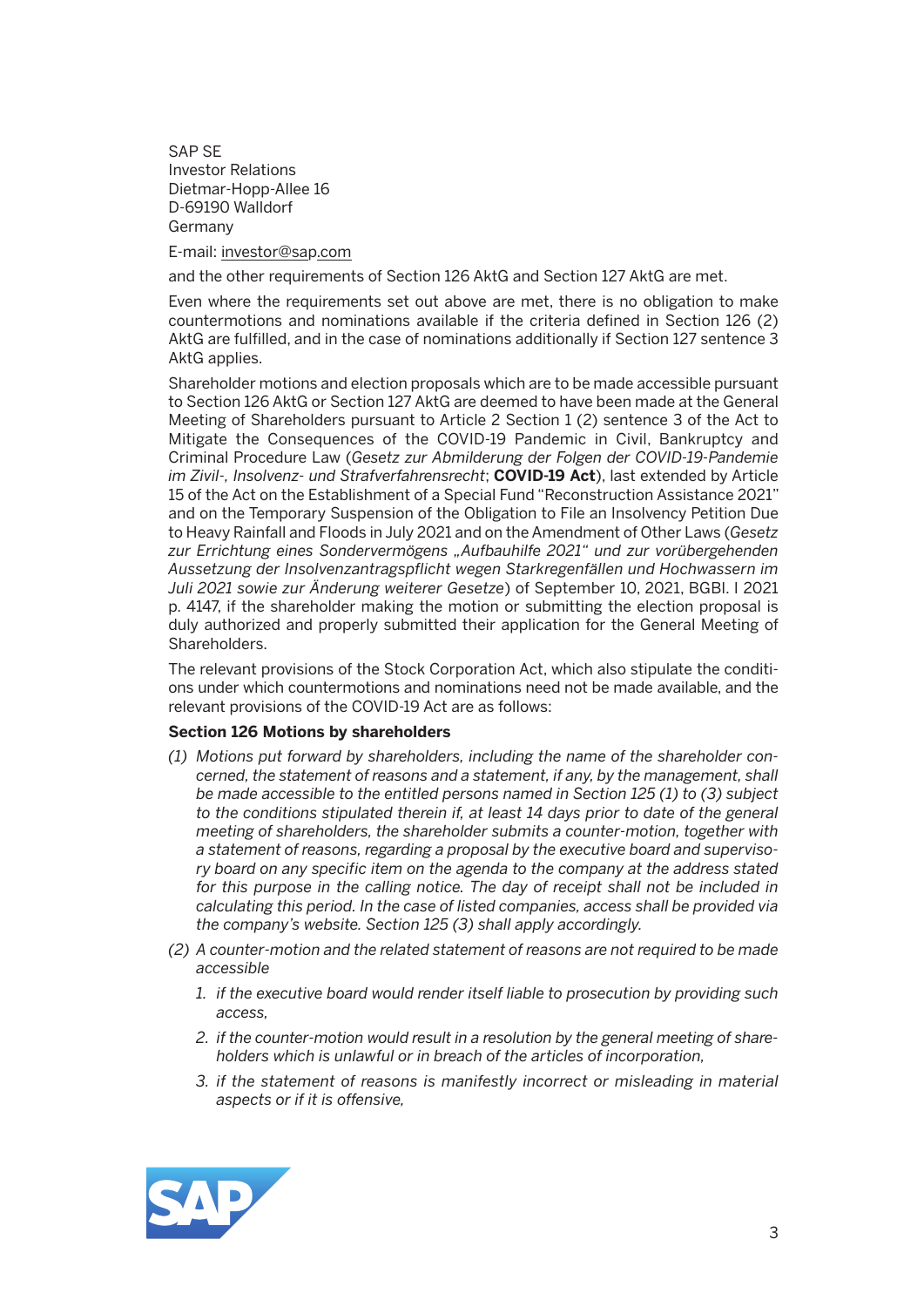- *4. if a counter-motion by the shareholder based on the same subject matter has already been made accessible pursuant to Section 125 in connection with a general meeting of shareholders of the company,*
- *5. if the same counter-motion of the shareholder with essentially the same stated reasons was made accessible pursuant to Section 125 in the last five years in the context of at least two general meetings of shareholders of the company and less than one-twentieth of the capital stock represented voted for it at the general meeting of shareholders,*
- *6. if the shareholder indicates that he will neither attend the general meeting of shareholders nor arrange for a representative to attend on his behalf, or*
- *7. if the shareholder failed to file or cause to be filed on his behalf a counter-motion communicated by him in the past two years at two general meetings of shareholders.*

 *The statement of reasons is not required to be made accessible if it is longer than 5,000 characters in total.* 

*(3) If several shareholders file a counter-motion regarding the same subject matter proposed for resolution, the executive board may combine the counter-motions and their statements of reasons.* 

#### **Section 127 Nominations by shareholders**

 *Section 126 shall apply mutatis mutandis to nominations put forward by shareholders for the election of supervisory board members or auditors. No reasons need to be stated for nominations. The executive board is not obligated to make the nomination accessible if the nomination does not contain the information pursuant to Section 124 (3) sentence 4 and Section 125 (1) sentence 5. The executive board shall add the*  following information to nominations put forward by shareholders for the election of *supervisory board members of listed companies which are subject to the German Co-Determination Act (Mitbestimmungsgesetz), the German Coal and Steel Co-Determination Act (Montan-Mitbestimmungsgesetz), or the German Co-Determination Supplementary Act (Mitbestimmungsergänzungsgesetz):* 

- *1. Indication of the requirements pursuant to section 96 (2),*
- *2. Statement whether any objection was raised against joint compliance (Gesamterfüllung) pursuant to section 96 (2) sentence 3, and*
- *3. Statement of the minimum numbers of seats on the supervisory board to be held by women and men, respectively, in order to fulfill the minimum share requirement (Mindestanteilsgebot) pursuant to section 96 (2) sentence.*

#### **Section 124 Publication of supplementary requests; resolution proposals (extract: paragraph 3 sentence 4)**

 *(3) (...) The proposal for the election of supervisory board members or auditors shall state the name, occupation held and place of residence. (...)* 

#### **Section 125 Notices to shareholders and supervisory board members (extract: paragraph 1 sentence 5)**

 *(1) (…) In the case of listed companies, any nomination of supervisory board members shall include information on their membership of any other supervisory boards that are required to be set up by law; information on their membership of comparable supervisory bodies of commercial companies in Germany and abroad shall be included.* 

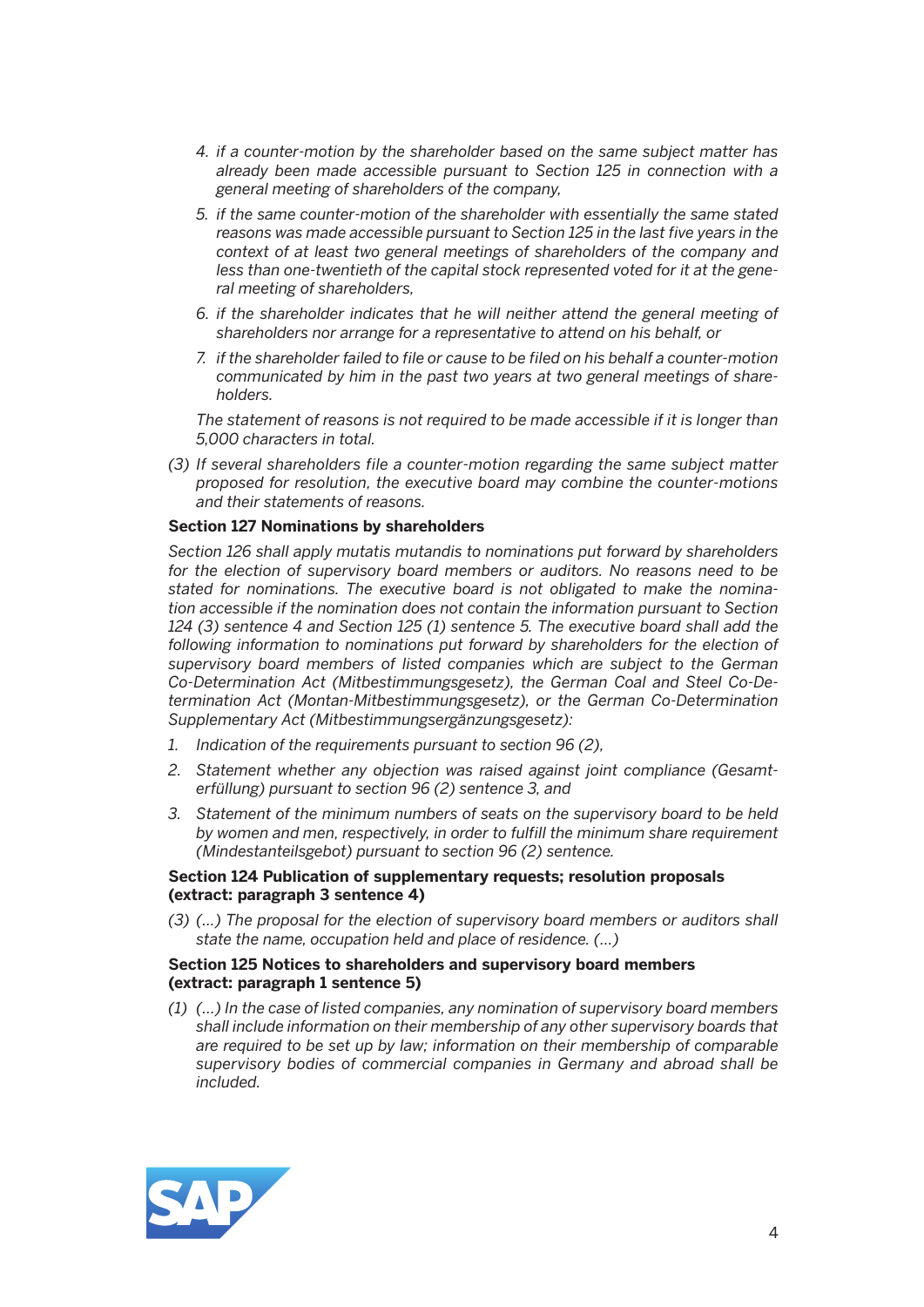# **Article 2 Section 1 COVID-19 Act (extract; paragraph 2 sentence 3)**

 *(2) (…) Shareholder motions and election proposals which are to be made accessible pursuant to Section 126 AktG or Section 127 AktG are deemed to have been made at the general meeting if the shareholder making the motion or submitting the election proposal is duly authorized and properly submitted the application for the general meeting.* 

# **3. Shareholders' right to ask questions**

 For this year's (virtual) Annual General Meeting of Shareholders, shareholders who have properly submitted their application to attend as well as proof of their shareholding to the Company will be granted the right to ask questions by electronic communication (Article 2 Section 1 (2) sentence 1 no. 3 COVID-19 Act).

 The Executive Board, with the approval of the Supervisory Board, decided that questions must be submitted by electronic communication no later than one day before the Annual General Meeting of Shareholders (Article 2 Section 1 (2) sentence 2, half sentence 2 COVID-19 Act). This means that the questions must be received no later than May 16, 2022, 24:00 hours CEST, via the password-protected Shareholder Portal at www.sap.com/agm. Shareholders can find the necessary access data for the Shareholder Portal on the voting right card sent by post. In your own interest, please contact your depositary institution as early as possible to ensure early registration and timely receipt of the voting right card.

 The Executive Board will decide at its dutiful, free discretion how questions will be answered (Article 2 Section 1 (2) sentence 2, half sentence 1 COVID-19 Act). When answering questions, the Company will only disclose the names of the persons submitting the questions if this was explicitly requested by the relevant person at the time of submission.

 The provisions of the COVID-19 Act establishing this right of shareholders read as follows:

# **Article 2 Section 1 COVID-19 Act (extract)**

- *(2) The Executive Board can decide that the meeting will be held as a virtual general meeting without the physical presence of the shareholders or their proxies if:* 
	- *1. (…),*
	- *2. (…),*
	- *3. the shareholders are granted a right to ask questions by electronic communication,*

 *4. (…),*

 *The Executive Board decides at its dutiful, free discretion how questions will be answered; it can also prescribe that questions must be submitted no later than one day before the general meeting by electronic communication.* 

#### **4. Follow-up questions during the General Meeting of Shareholders (voluntary service)**

 In addition to the right to ask questions as provided for by law, the Company will grant shareholders the opportunity to ask follow-up questions during the General Meeting of Shareholders, to a limited extent and in accordance with the rules described below, related to questions that were properly submitted in advance. The submission of follow-up questions will be allowed for a specific period of time during the General